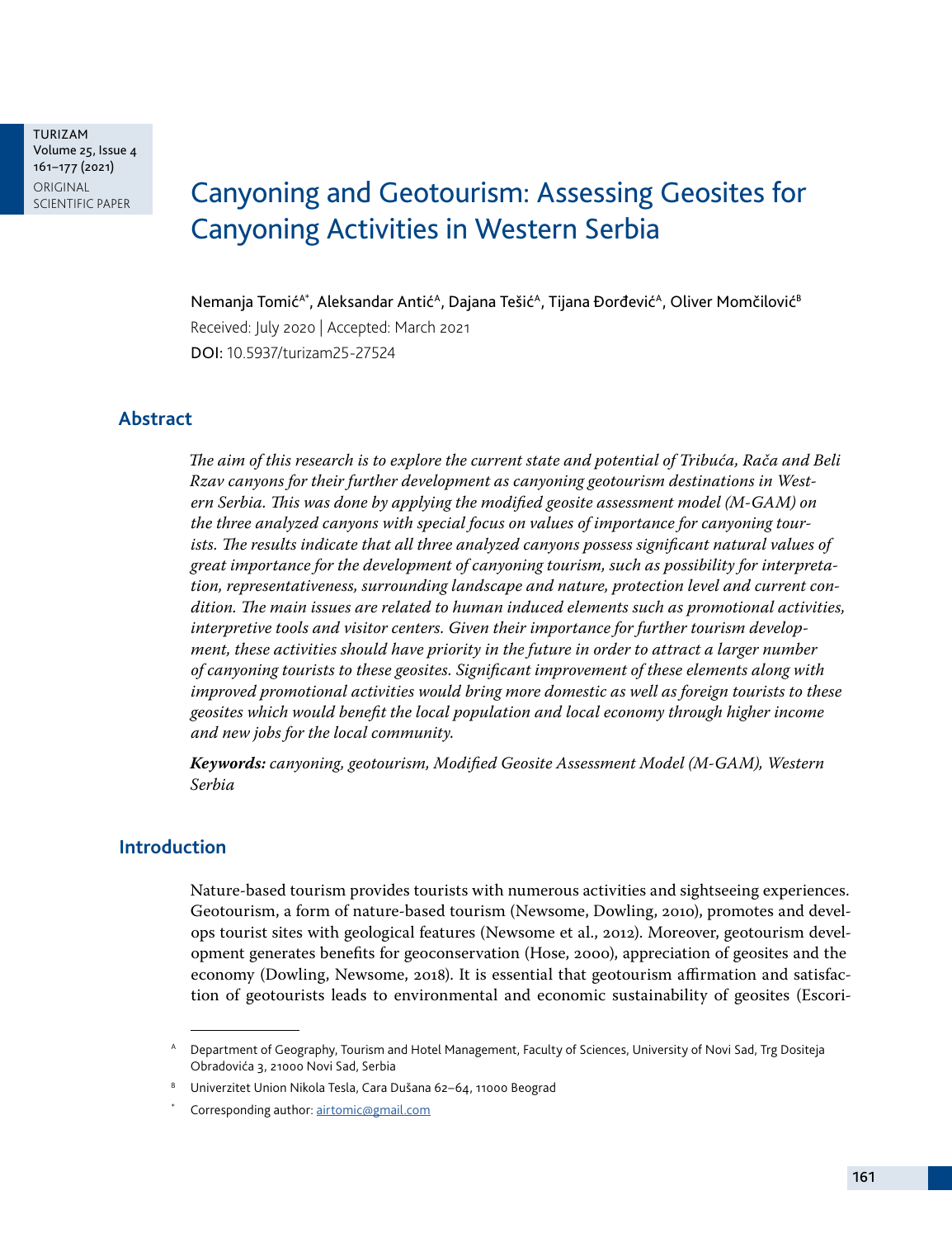huela, Dowling, 2015; Began et al., 2017; Gordon, 2018; Rivero et al., 2019), while generating employment and new economic activities (Dowling, Newsome, 2010; Farsani et al., 2011).

Furthermore, given the diversity of sites that are in the focus of geotourism development, there are various forms of sports and recreational activities that can be carried out as part of geotourism. Due to their aesthetic uniqueness, geosites attract many tourists (Božić, Tomić, 2015), including those who strive for physical activity in the form of recreation and adventure. Several authors have defined adventure tourism in various terms (Buckley, 2000; Bentley, Page, 2001; Hudson, 2002; Swarbrooke et al., 2003; Page et al., 2005). According to them, this form of tourism is connected to guided tours where the main attraction is an outdoor activity related to the features of natural landscape and terrain. Specialised equipment is often required, and the experience brings excitement for tourists (Buckley, 2007). Such activities have led to an increase in visitors to protected areas, particularly areas that offer wilderness landscapes and settings (Hardiman, Burgin, 2011).

One of the forms of adventure recreation taking place in protected areas is the activity of 'canyoning' where participants follow the flow of the stream, climbing over waterfalls and across different natural obstacles. This activity can involve a combination of extreme sports such as hiking, abseiling, swimming, caving, and rock scrambling (Hardiman, Burgin, 2010). Various canyoning companies offer guided tours with different levels of difficulty. Beginnert ours start with hiking and swimming, while tours for more experienced canyoneers include bouldering, rappelling and diving from rocky cliffs and waterfalls (Internet 1). An essential element of canyoning is the use of specialised guides. These guides are normally qualified in different fields such as climbing, fastening, rappelling, diving, first aid and rescue techniques. Therefore, advanced skills and continuous guidance are necessary for successful, fun, and safe canyoning tours (Ernstbrunner et al., 2018). Canyoning is also a demanding venture when it comes to marking access routes, creating information spots and car parks and laying out moorings for going down vertical sections (Massiera et al., 2019).

As a special sports and recreational activity carried out in geological sites (canyons and gorges), canyoning can be easily integrated with geotourism and geological interpretation. According to Ruban and Ermolaev (2020) climbing as well as canyoning activities can enrich the experience of geotourists and contribute to geoheritage accessibility. Additionally, geotourism requires focus on sustainability issues and combined with canyoning activities it challenges sustainable development due to the anthropogenic impact on the environment. Furthermore, geotourism activities are strongly connected to Geoparks. Even though geoheritage presents the core element of a Geopark, its functioning cannot be limited to only pure geotourism (which includes only geosite and geoheritage sightseeing) and conservation activities. Other activities should also be allowed as long as they respect basic sustainability principles and exploit the environment and natural resources responsibly while satisfying visitors and supporting local communities. Canyoning is one such possible activity in many Geoparks and protected areas. It can contribute to sustainable development by creating jobs and generating income as well as by planning improvement.

Since there are numerous karst terrains in Serbia suitable for this type of activity there are many possibilities for this form of tourism. However, currently there are only three destinations in Serbia that offer organized canyoning activities: Tribuća Canyon (near the city of Valjevo), RačaCanyon (National park Tara) and Beli Rzav Canyon (National park Tara). These destinations are in the focus of canyoning geotourism adventures in Serbia and therefore have been explored as potential carriers of the future development of canyoning geotourism in Ser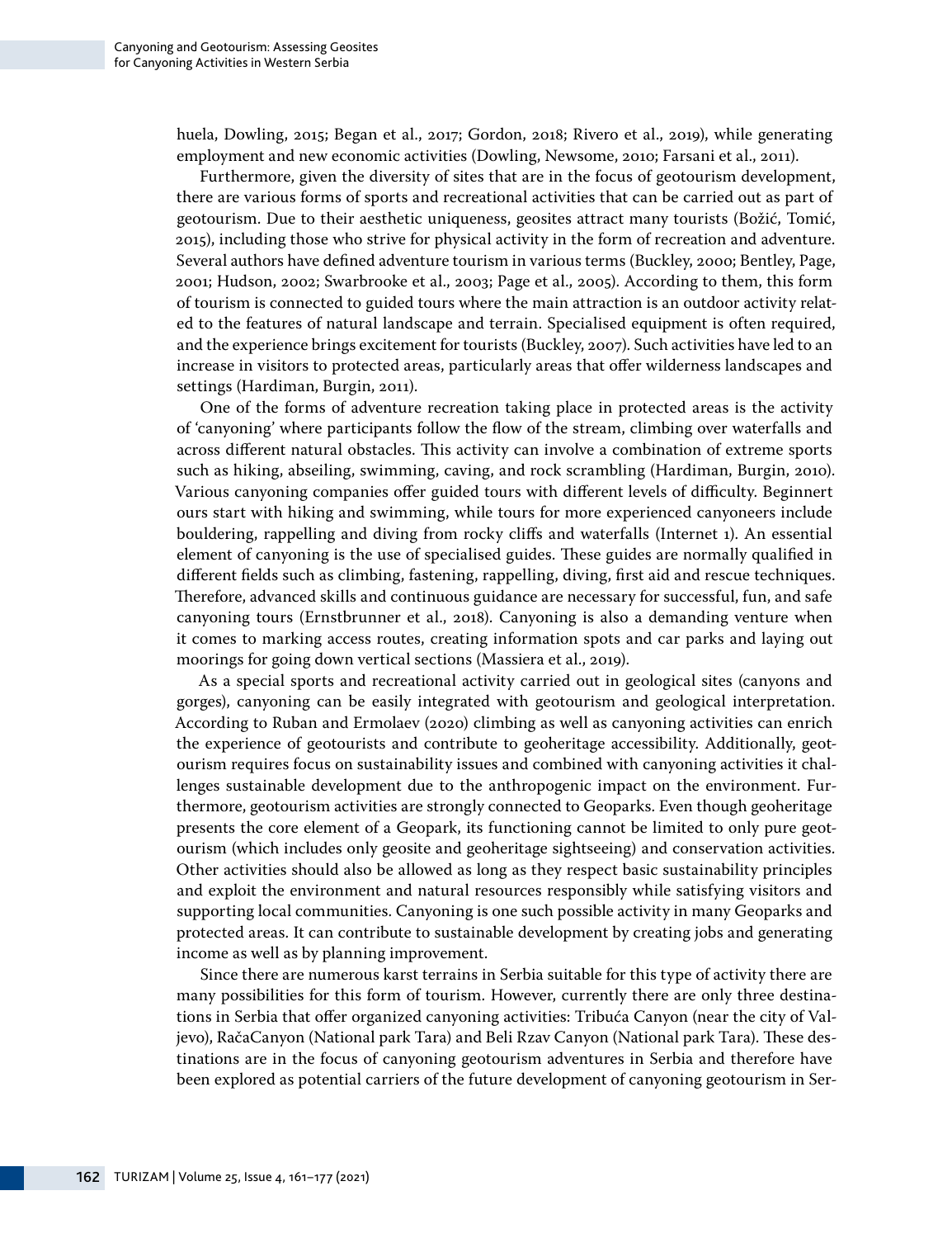bia. This paper aims to explore the current state of the three mentioned canyons and their potential for further development as canyoning geotourism destinations in Serbia.

#### Study area

The analyzed canyons are located in Western Serbia. They are representative destinations in which extreme sports are actively conducted at geosites. Western Serbia is an area that is largely covered by the Dinaric karst, and has exceptional geosites that include caves, karst waterfalls, gorges, and canyons. However, speleotouristic potentials are not as present as in Eastern Serbia (Tomić et al., 2019; Antić et al., 2019). In Western Serbia, there is an evident opportunity to develop new types of tourism on geosites that could significantly improve the position of geotourism on the tourism market (Vuković, Antić, 2019). Canyoning adventures certainly reflect the advanced type of geotourism that follows world trends and enables a diverse offer of geotourism in Serbia. For the purpose of this research, three canyons were selected and analyzed (Figure 1). Momentarily these are the only canyons in Serbia where guided canyoning tours are included in the official tourism offer through the Explore Serbia tourism organization. The analyzed canyons include:

- 1. TribućaCanyon(near the city of Valjevo);
- 2. Rača Canyon (Tara National Park) and
- 3. Beli Rzav Canyon (Tara National Park).

The **Tribuća Canyon** (Figure 2) is located near the village of Gornje Košlje, about 38 km from the city of Valjevo. A macadam road in the length of about 2.5 km from the village leads to Tribuća. The canyon is about 1 km long and it has 5 verticals, from 5 to 20 meters (Stojadinović, 2013). The best time to visit this canyon is in the summer after long dry days when the water level is quite low. In addition to walking, jumping into the pools and swimming through the water, passing through this canyon also requires rope descending. Expert guides and appropriate equipment are necessary, especially for beginners without previous experience and knowledge of equipment handling.



**Figure 1.** Location of analyzed canyons in Western Serbia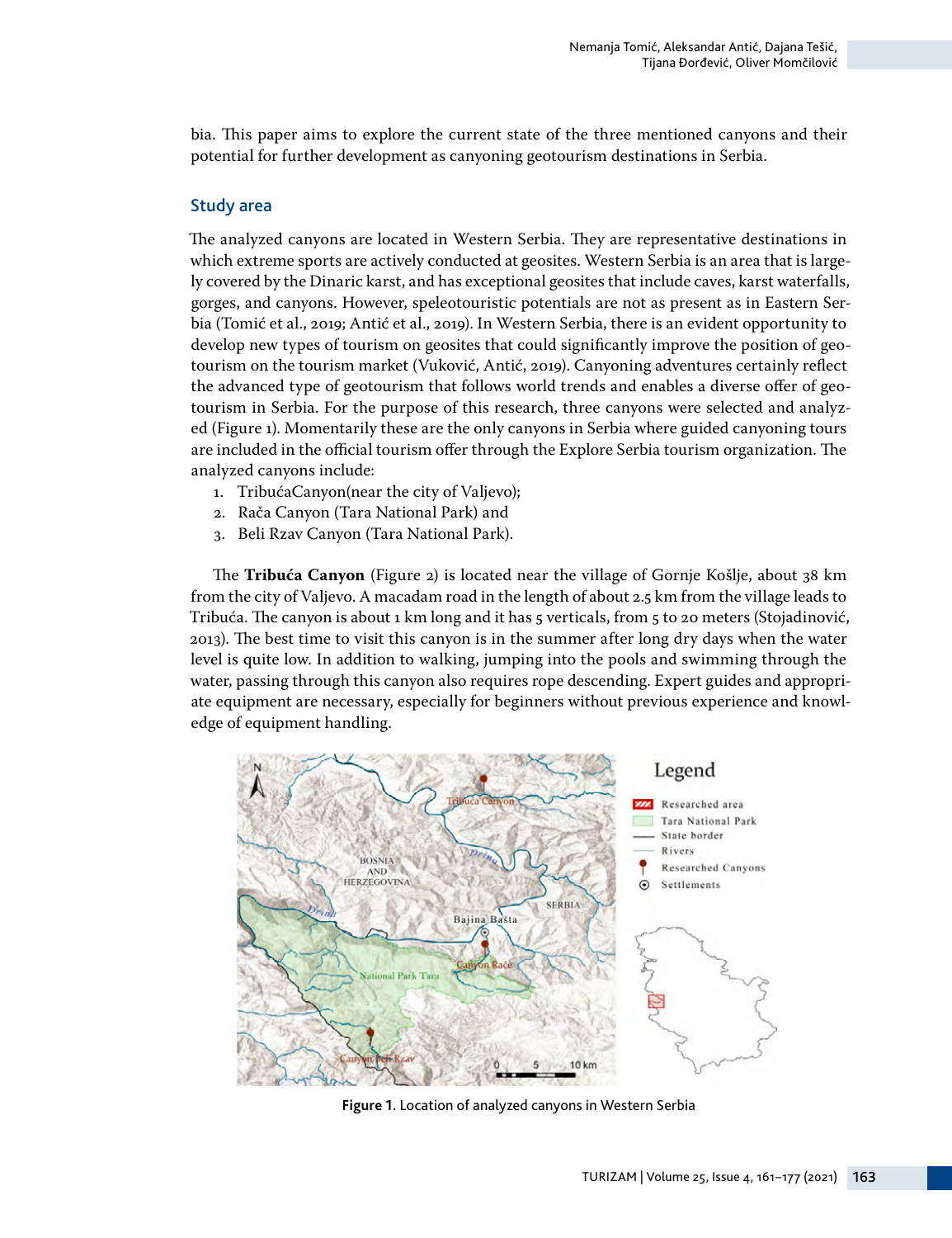

**Figure 2.** Tribuća River Canyon

**The Rača Canyon** (Figure 3) is located in the middle course of the Rača River which springs in the area of Kaluđerska Bara, in the northern part of the Tara mountain and flows into the Drina River near Bajina Bašta. The canyon depth is from 330–350 m. In the central part the canyon is very narrow, only a few meters wide, with rocky and completely vertical sides. On the right side of the canyon, at its exit, there is an alkaline-thermal karst spring Lađevac with a water temperature from 15–18°C (Stojadinović, 2013). The canyoning tour is 5.5 km long with interesting geological features and waterfalls.



**Figure 3.** The Rača River Canyon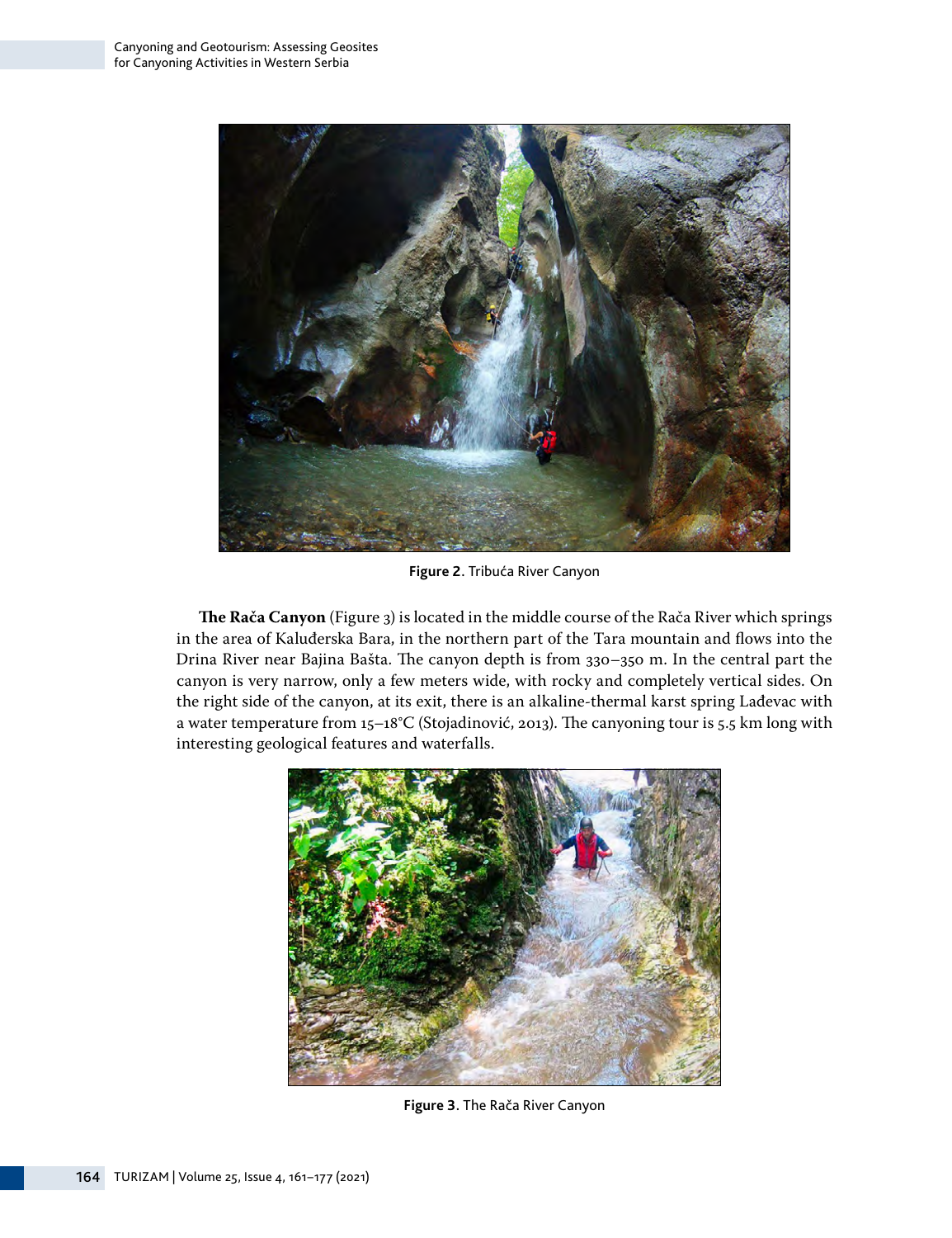

**Figure 4.** The Beli Rzav River Canyon

**The Beli Rzav Canyon** (Figure 4) is located in the Tara National Park. The length of the river is 23 km, and the canyon itself is 2 km long. The river originates from Karaklijski Rzav and Baturski Rzav. It flows at the foot of Šargan, through Mokra Gora.The canyon is located 1.5km from the village of Đurići (Milanović, 2006).At the beginning of the canyon there is a vertical about 5m high. In several places it is necessary to swim through deep water with all the equipment that is being carried. Both alpine rope and belt with accompanying equipment is needed for safe descent.

### **Methodology**

The methods used for this research are based on the 'Modified Geosite Assessment Model' (M-GAM), developed by Tomić and Božić (2014). The M-GAM model is based on former geosite assessment methods created by different aurthors (Bruschi, Cendrero, 2005; Coratza, Giusti, 2005; Erhartič, 2010; Hose, 1997; Pereira et al., 2007; Pralong, 2005; Reynard, 2008; Reynard et al., 2007; Serrano, González-Trueba, 2005; Zouros, 2007) and the Importance factor (*Im*) first introduced by Tomić (2011). Its advantage is that it integrates the opinion of both tourists and experts so that noneof them are favored throughoutthe assessment process. This method has been successfully applied several times for the evaluation of different geosites in Serbia (Antić, Tomić, 2017; Boškov et al., 2015; Božić et al., 2014; Božić,Tomić, 2015; Tomić et al., 2019; Tomić et al., 2020; Vukoičić et al., 2018; Antić et al., 2019; Antić, Tomić, 2019; Vuković, Antić 2019; Antić et al., 2020a; Antić et al., 2020b; Bratić et al., 2020), USA (Tomić et al., 2015; Jonić, 2018), Slovenia (Tičar et al., 2018), Iran (Tomić et al., 2021) and Hungary (Pál, Albert, 2018).

The M-GAM evaluation method has two primary indicators: Main Values and Additional Values, which are divided into 12 and 15 subindicators, each one of them individually marked from 0 to 1. This division is done mainly because of two general types of values: Main Values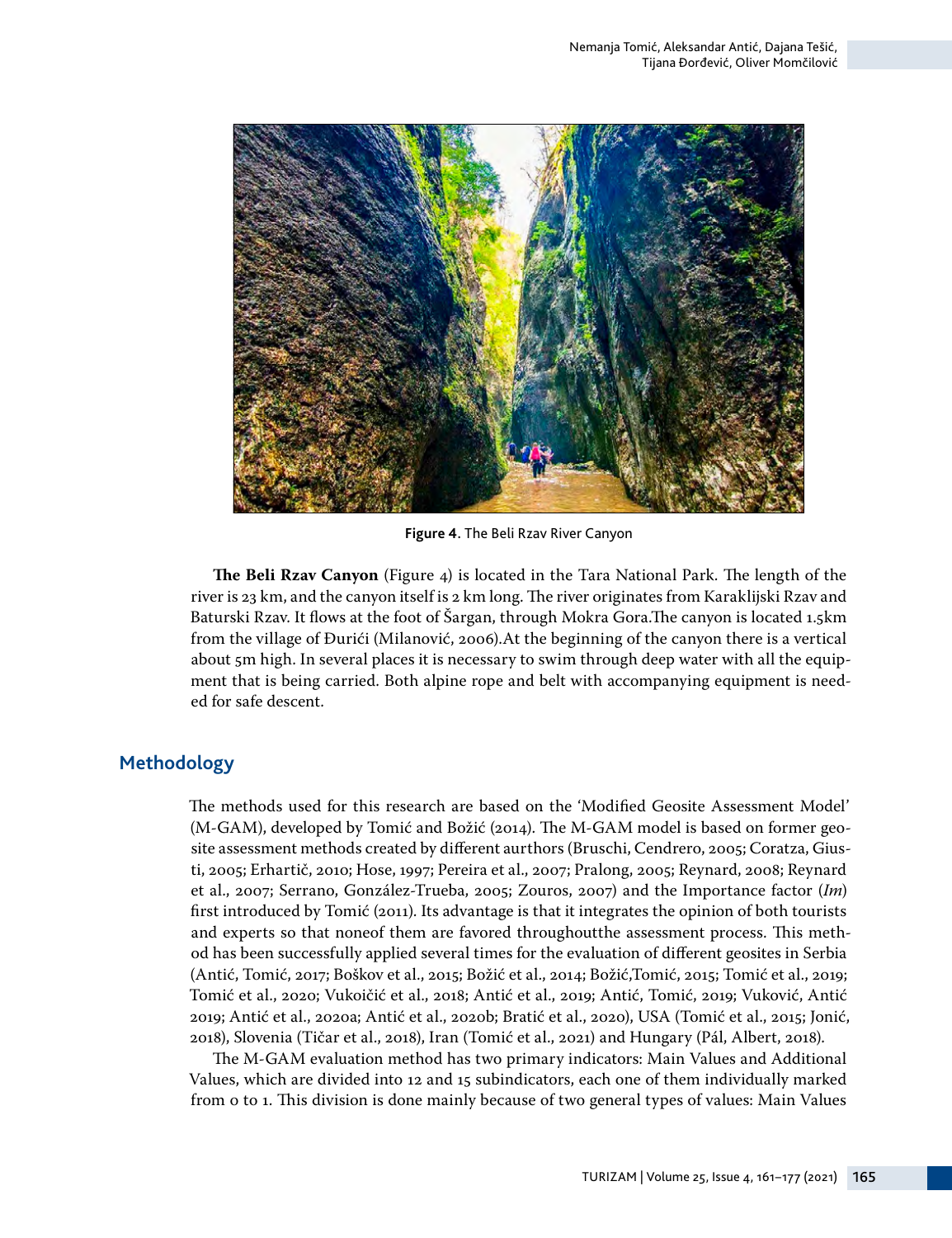- mostly generated by the geosite's natural characteristics; and Additional Values which are mostly human-induced. The Main Values consist of three subindicat or groups: scientific/educational (VSE), scenic/aesthetical (VSA) and protection (VPr) values, while the Additional Values are split into two subindicat or groups entitled functional (VFn) and touristic values (VTr). These values are presented in more detail in Table 1.

| <b>Indicators/Subindicators</b>    | Description                                                                                                                                            |  |  |  |  |  |  |
|------------------------------------|--------------------------------------------------------------------------------------------------------------------------------------------------------|--|--|--|--|--|--|
| Main values $(MV)$                 |                                                                                                                                                        |  |  |  |  |  |  |
| Scientific/Educational value (VSE) |                                                                                                                                                        |  |  |  |  |  |  |
| Rarity                             | Number of closest identical sites                                                                                                                      |  |  |  |  |  |  |
| Representativeness                 | Didactic and exemplary characteristics of the site due to its own quality and general<br>configuration                                                 |  |  |  |  |  |  |
| Knowledge on geoscientific issues  | Number of written papers in acknowledged journals, thesis, presentations and other<br>publications                                                     |  |  |  |  |  |  |
| Level of interpretation            | Level of interpretive possibilities on geological and geomorphologic processes, phenomena<br>and shapes and level of scientific knowledge              |  |  |  |  |  |  |
| Scenic/Aesthetic (VSA)             |                                                                                                                                                        |  |  |  |  |  |  |
| Viewpoints                         | Number of viewpoints accessible by a pedestrian pathway. Each must present a particular<br>angle of view and be situated less than 1 km from the site. |  |  |  |  |  |  |
| Surface                            | Whole surface of the site. Each site is considered in quantitative relation to other sites                                                             |  |  |  |  |  |  |
| Surrounding landscape and nature   | Panoramic view quality, presence of water and vegetation, absence of human-induced<br>deterioration, vicinity of urban area, etc.                      |  |  |  |  |  |  |
| Environmental fitting of sites     | Level of contrast to the nature, contrast of colors, appearance of shapes, etc.                                                                        |  |  |  |  |  |  |
| Protection (VPr)                   |                                                                                                                                                        |  |  |  |  |  |  |
| Current condition                  | Current state of geosite                                                                                                                               |  |  |  |  |  |  |
| Protection level                   | Protection by local or regional groups, national government, international organizations,<br>etc.                                                      |  |  |  |  |  |  |
| Vulnerability                      | Vulnerability level of geosite                                                                                                                         |  |  |  |  |  |  |
| Suitable number of visitors        | Proposed number of visitors on the site at the same time, according to surface area,<br>vulnerability and current state of geosite                     |  |  |  |  |  |  |
| Additional values (AV)             |                                                                                                                                                        |  |  |  |  |  |  |
| Functional values (VFn)            |                                                                                                                                                        |  |  |  |  |  |  |
| Accessibility                      | Possibilities of approaching to the site                                                                                                               |  |  |  |  |  |  |
| Additional natural values          | Number of additional natural values in the radius of 5 km (geosites also included)                                                                     |  |  |  |  |  |  |
| Additional anthropogenic values    | Number of additional anthropogenic values in the radius of 5 km                                                                                        |  |  |  |  |  |  |
| Vicinity of emissive centers       | Closeness of emissive centers                                                                                                                          |  |  |  |  |  |  |
| Vicinity of important road network | Closeness of important road networks in the in radius of 20 km                                                                                         |  |  |  |  |  |  |
| Additional functional values       | Parking lots, gas stations, mechanics, etc.                                                                                                            |  |  |  |  |  |  |
| Touristic values (VTr)             |                                                                                                                                                        |  |  |  |  |  |  |
| Promotion                          | Level and number of promotional resources                                                                                                              |  |  |  |  |  |  |
| Organized visits                   | Annual number of organized visits to the geosite                                                                                                       |  |  |  |  |  |  |
| Vicinity of visitors centers       | Closeness of visitor center to the geosite                                                                                                             |  |  |  |  |  |  |
| Interpretative panels              | Interpretative characteristics of text and graphics, material quality, size, fitting to<br>surroundings, etc.                                          |  |  |  |  |  |  |
| Number of visitors                 | Annual number of visitors                                                                                                                              |  |  |  |  |  |  |

**Table 1.** *The structure of Modified Geosite Assessment Model (M-GAM)*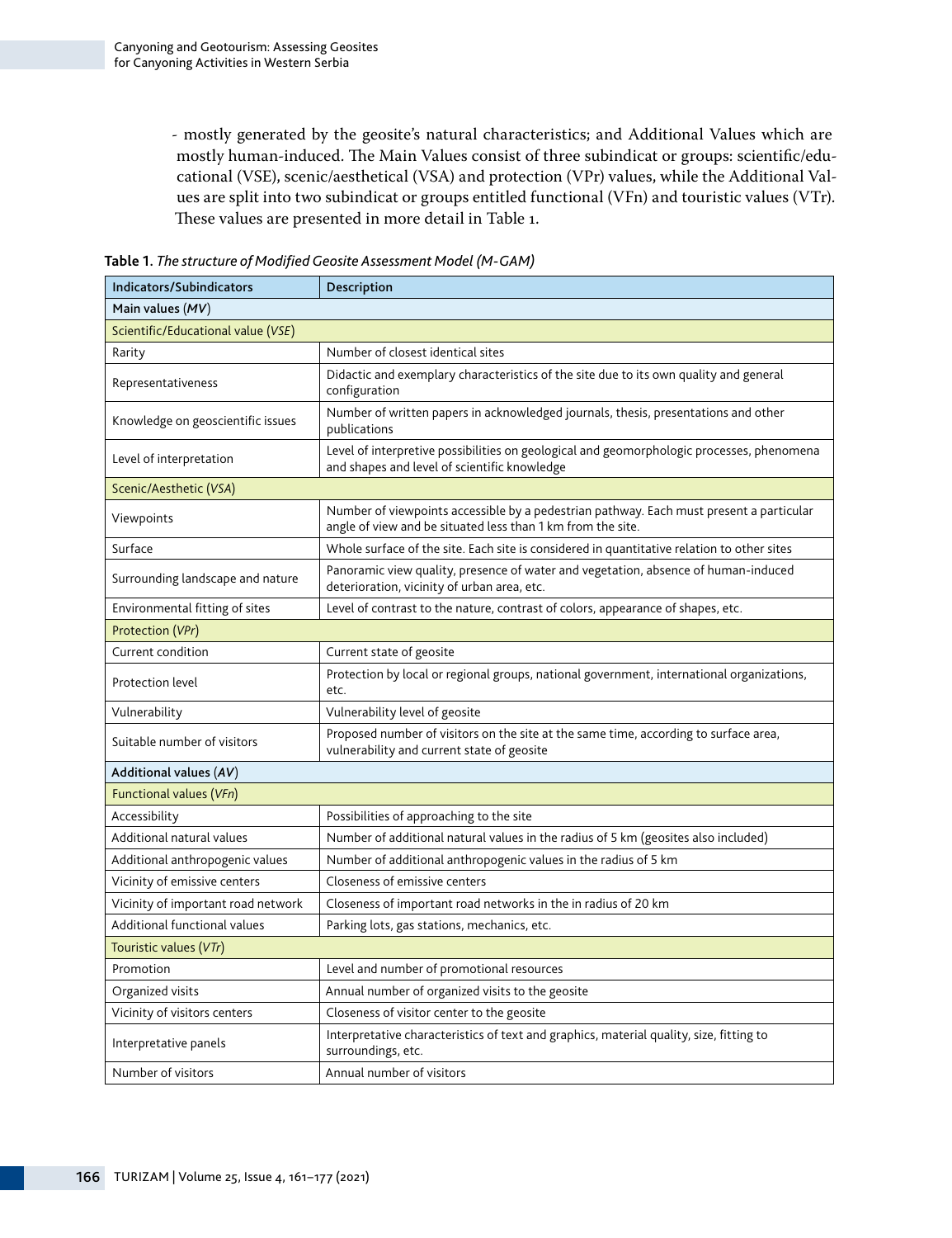| Tourism infrastructure |                                                         |                                                                         |  | Level of additional infrastructure for tourist (pedestrian pathways, resting places, garbage<br>cans, toilets etc.) |                                                                            |                                                                          |  |  |  |
|------------------------|---------------------------------------------------------|-------------------------------------------------------------------------|--|---------------------------------------------------------------------------------------------------------------------|----------------------------------------------------------------------------|--------------------------------------------------------------------------|--|--|--|
| Tour guide service     |                                                         |                                                                         |  | If exists, expertise level, knowledge of foreign language(s), interpretative skills, etc.                           |                                                                            |                                                                          |  |  |  |
| Hostelry service       |                                                         |                                                                         |  | Hostelry service close to geosite                                                                                   |                                                                            |                                                                          |  |  |  |
| Restaurant service     |                                                         |                                                                         |  | Restaurant service close to geosite                                                                                 |                                                                            |                                                                          |  |  |  |
| Grades (0.00-1.00)     |                                                         |                                                                         |  |                                                                                                                     |                                                                            |                                                                          |  |  |  |
|                        | 0.00<br>0.25                                            |                                                                         |  | 0.50                                                                                                                | 0.75                                                                       | 1.00                                                                     |  |  |  |
| 1.                     | Common                                                  | Regional                                                                |  | National                                                                                                            | International                                                              | The only occurrence                                                      |  |  |  |
| 2.                     | None                                                    | Low                                                                     |  | Moderate                                                                                                            | High                                                                       | Utmost                                                                   |  |  |  |
| 3.                     | None                                                    | Local publications                                                      |  | Regional publications                                                                                               | National publications                                                      | International<br>publications                                            |  |  |  |
| 4.                     | None                                                    | Moderate level of<br>processes but hard<br>to explain to non<br>experts |  | Good example of processes<br>but hard to explain to non<br>experts                                                  | Moderate level of<br>processes but easy to<br>explain to common<br>visitor | Good example of<br>processes and easy to<br>explain to common<br>visitor |  |  |  |
| 5.                     | None                                                    | 1                                                                       |  | $2$ to $3$                                                                                                          | $4$ to 6                                                                   | More than 6                                                              |  |  |  |
| 6.                     | Small                                                   |                                                                         |  | Medium                                                                                                              |                                                                            | Large                                                                    |  |  |  |
| 7.                     |                                                         | Low                                                                     |  | Medium                                                                                                              | High                                                                       | Utmost                                                                   |  |  |  |
| 8.                     | Unfitting                                               |                                                                         |  | Neutral                                                                                                             |                                                                            | Fitting                                                                  |  |  |  |
| 9.                     | Totally damaged (as<br>a result of human<br>activities) | Highly damaged<br>(as a result of<br>natural processes)                 |  | Medium damaged (with<br>essential geomorphologic<br>features preserved)                                             | Slightly damaged                                                           | No damage                                                                |  |  |  |
| 10.                    | None                                                    | Local                                                                   |  | Regional                                                                                                            | National                                                                   | International                                                            |  |  |  |
| 11.                    | Irreversible (with<br>possibility of total<br>loss)     | High (could be<br>easily damaged)                                       |  | Medium (could be<br>damaged by natural<br>processes or human<br>activities)                                         | Low (could be<br>damaged only by<br>human activities)                      | None                                                                     |  |  |  |
| 12.                    | $\mathbf 0$                                             | 0 to 10                                                                 |  | 10 to 20                                                                                                            | 20 to 50                                                                   | More than 50                                                             |  |  |  |
| 13.                    | Inaccessible                                            | Low (on foot with<br>special equipment<br>and expert guide<br>tours)    |  | Medium (by bicycle and<br>other means of man-<br>powered transport)                                                 | High (by car)                                                              | Utmost (by bus)                                                          |  |  |  |
| 14.                    | None                                                    | 1                                                                       |  | $2$ to $3$                                                                                                          | 4 to 6                                                                     | More than 6                                                              |  |  |  |
| 15.                    | None                                                    | 1                                                                       |  | $2$ to $3$                                                                                                          | $4$ to 6                                                                   | More than 6                                                              |  |  |  |
| 16.                    | More than 100 km                                        | 100 to 50 km                                                            |  | 50 to 25 km                                                                                                         | 25 to 5 km                                                                 | Less than 5 km                                                           |  |  |  |
| 17.                    | None                                                    | Local                                                                   |  | Regional                                                                                                            | National                                                                   | International                                                            |  |  |  |
| 18.                    | None                                                    | Low                                                                     |  | Medium                                                                                                              | High                                                                       | Utmost                                                                   |  |  |  |
| 19.                    | None                                                    | Local                                                                   |  | Regional                                                                                                            | National                                                                   | International                                                            |  |  |  |
| 20.                    | None                                                    | Less than 12 per<br>year                                                |  | 12 to 24 per year                                                                                                   | 24 to 48 per year                                                          | More than 48 per year                                                    |  |  |  |
| 21.                    | More than 50 km                                         | 50 to 20 km                                                             |  | 20 to 5 km                                                                                                          | 5 to 1 km                                                                  | Less than 1 km                                                           |  |  |  |
| 22.                    | None                                                    | Low quality                                                             |  | Medium quality                                                                                                      | High quality                                                               | Utmost quality                                                           |  |  |  |
| 23.                    | None                                                    | Low (less than<br>5000)                                                 |  | Medium<br>(5001 to 10 000)                                                                                          | High (10 001 to 100<br>000)                                                | Utmost (more than<br>100 000)                                            |  |  |  |
| 24.                    | None                                                    | Low                                                                     |  | Medium                                                                                                              | High                                                                       | Utmost                                                                   |  |  |  |
| 25.                    | None                                                    | Low                                                                     |  | Medium                                                                                                              | High                                                                       | Utmost                                                                   |  |  |  |
| 26.                    | More than 50 km                                         | 25-50 km                                                                |  | 10-25 km                                                                                                            | 5-10 km                                                                    | Less than 5km                                                            |  |  |  |
| 27.                    | More than 25 km<br>10-25 km                             |                                                                         |  | 10-5 km                                                                                                             | $1-5$ km                                                                   | Less than 1 km                                                           |  |  |  |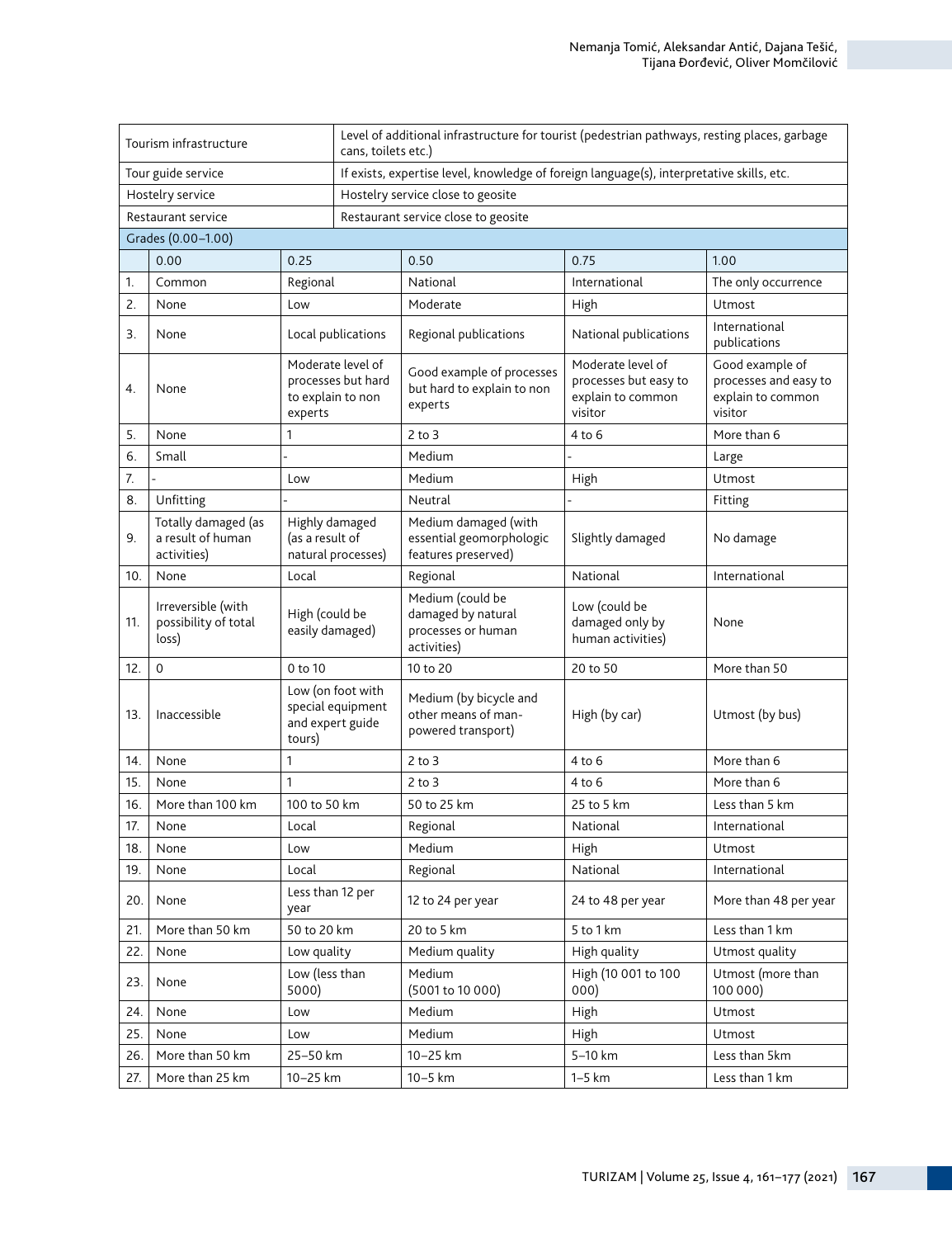In total there are 12 subindicators for Main Values, and 15 subindicators for Additional Values that are rated from 0 to 1. These values define M-GAM as a simple equation:

$$
M - GAM = MV + AV \tag{1}
$$

where *MV* and *AV* represent symbols for Main and Additional Values. Givent the fact that Main Values consist of three and Additional Values of two groups of subindicators, we can derive the two following equations:

$$
MV = VSE + VSA + VPr
$$
 (2)

$$
AV = VFn + VTr \tag{3}
$$

Since we know that each subindicator group consists of several other subindicators, equations (2) and (3) can be written in the following manner:

$$
MV = VSE + VSA + VPr = \sum_{i=1}^{12} SIMV_i, \text{where } 0 \leq SIMV_i \leq 1
$$
 (4)

$$
AV = VFn + VTr = \sum_{i=1}^{15} SIAV_i, \text{where } 0 \leq SIMV_j \leq 1
$$
 (5)

In these equations,  $SIMV_i$  and  $SIAV_j$  represent 12 subindicators of Main Values( $i = 1, ..., 12$ ) and 15 subindicators  $(j = 1, \ldots, 15)$  of Additional Values.

The most important characteristic of M-GAM is the fact that this method does not focus primarily on the expert's opinion but it also takes into account the opinion of tourists regarding the importance of every subindicator in the evaluation process. The inclusion of visitors in this process is done by conducting a survey in which each of the respondents is asked to rate the importance (*Im*) of all 27 subindicators (from 0.00 to 1.00) in the M-GAM model (Table 2). The importance factor (*Im*) provides visitors with the opportunity to express their point of view regarding each subindicator and to show how each one of them it important for them when deciding and choosing which geosite they want to visit. After rating the importance of every subindicator by each of the respondents, the mean value of each subindicator is calculated thus giving usthe final Importance value for each subindicator. This value is the importance factor. Subsequently, the value of the importance factor (*Im*) is then multiplied with the values given by experts (also from 0.00 to 1.00) whose duty is to rate each of the subindicators (Table 2).

After this is done for every subindicator in the model, all of the subindicator values are added up according to the previously explained equations. However, this time with more accurate and objective results due to the addition of the Importance factor (*Im*) that is determined by survey respondents who rate it on the same scale as experts rate each of the subindicators for Main and Additional Values (by awarding them one of the numerical values: 0.00, 0.25, 0.50, 0.75 and 1.00). The importance factor (*Im*) is defined, as: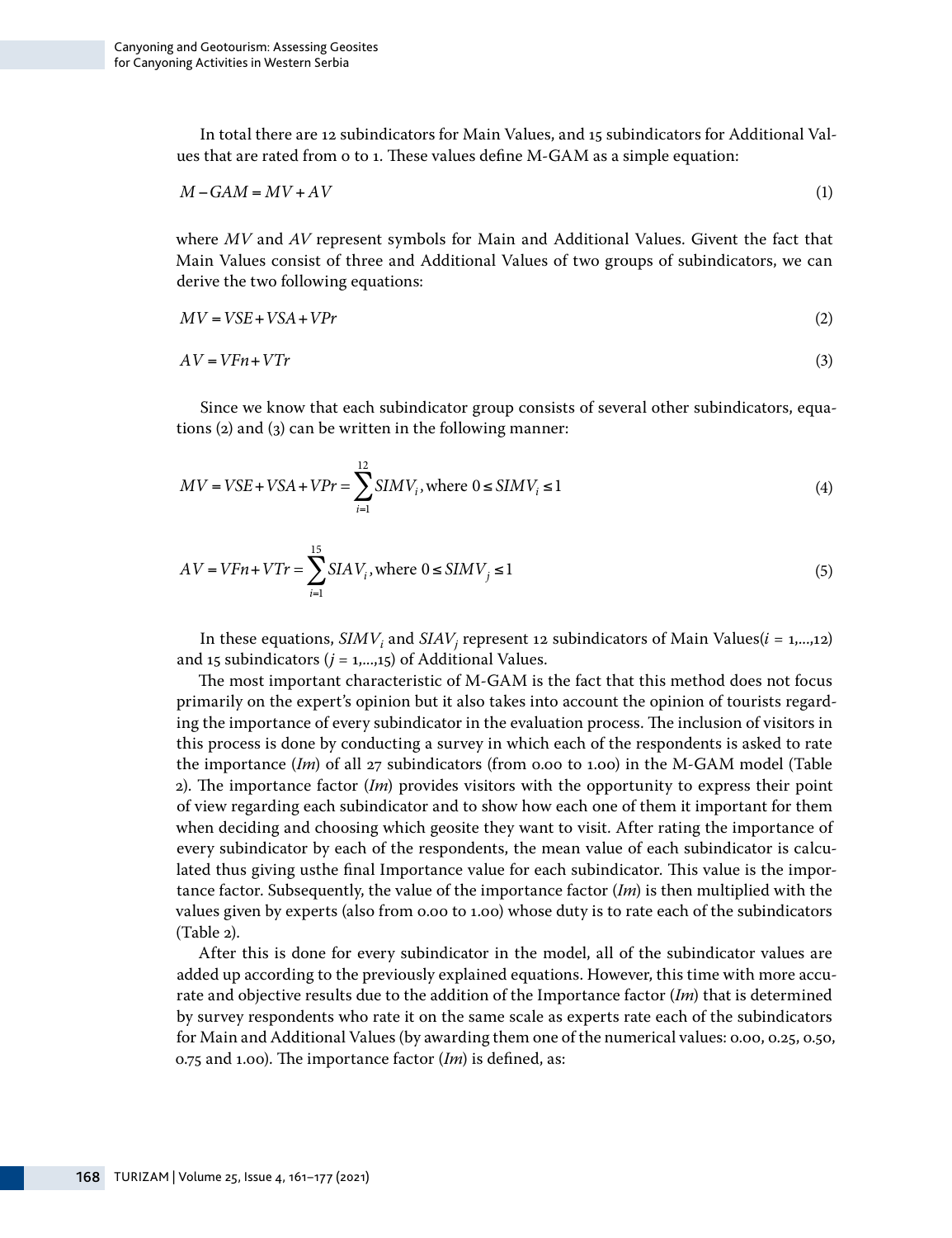$$
Im = \frac{\sum_{k=1}^{K} Iv_k}{K}
$$
 (6)

Where  $I_{V_k}$  is the assessment/score of one visitor for each subindicator and *K* is the total number of visitors. The *Im* value can be in the range from 0.00 to 1.00.

Finally, the M-GAM equation is defined and presented in the following form:

$$
M - GAM = MV + AV \tag{7}
$$

$$
MV = \sum_{i=1}^{n} Im_i \cdot MV_i \tag{8}
$$

$$
AV = \sum_{i=1}^{n} Im_j \cdot AV_j \tag{9}
$$

As it isseen from the previous equations, the value of the importance factor (*Im*) for each subindicator in the model is rated by visitors and afterwards multiplied with the values given by experts for each subindicator respectively.

The Importance factor can be considered as a universal feature as it has found its role and application not only in geotourism and palaeontological tourism (Antić et al., 2021) but also in the assessment of cultural heritage in the Cultural Route Evaluation Model (CREM) created by Božić and Tomić (2016) and for the assessment of spas in the Spa Assessment Model (SAM) published by Tomić and Košić (2020). Henceforth, its continuous application for different types of tourism in different countries and for different market segments is very appealing for future research as it can be very useful for managing and planning various tourism activities.

In the research by Božić & Tomić (2015) about different geotouristic market segments, the Importance factor (for each subindicator) for Serbian tourists was calculated through a survey. The resulting values of the Importance factor have been adopted from the mentioned research and used for the purpose of this paper.

According to the final assessment results, a matrix of Main (X axes) and Additional Values (Y axes) can bemade (Figure 5). The matrix is divided into nine sections marked with  $Z(i,j)$ ,  $(i,j=1,2,3)$ . Depending upon the final score, each analyzed geosite will fall within a certain section of the matrix. For example, if the Main Values of a geositeare 7 and the Additional Values are 4, the geosite will belong to the  $Z_{21}$  field of the M-GAM matrix.

#### **Results and discussion**

For the purpose of this study we have selected three canyons in western Serbia and analyzed them by applying the M-GAM method for geosite assessment in order to establish their current state and potential for canyoning activities.The final results of the assessment are presented in Tables 2 and 3 as well as Figure 5.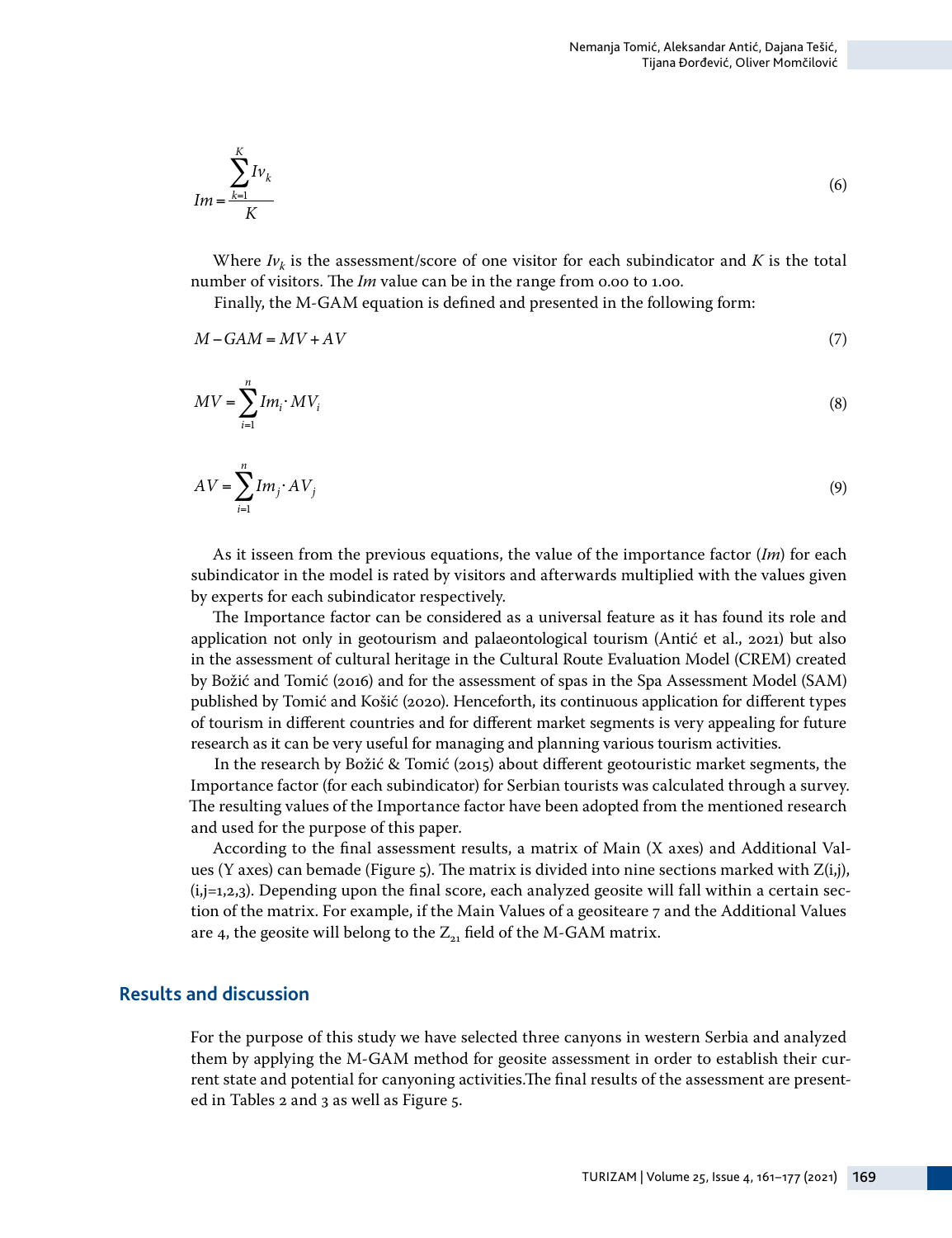| Main indicators/Subindicators                                                       |      | Geosites        |                 |      | <b>Total value</b> |                 |                 |  |
|-------------------------------------------------------------------------------------|------|-----------------|-----------------|------|--------------------|-----------------|-----------------|--|
|                                                                                     |      | Gs <sub>2</sub> | Gs <sub>3</sub> | Im   | Gs <sub>1</sub>    | Gs <sub>2</sub> | Gs <sub>3</sub> |  |
| I Scientific/Educational values (VSE)                                               |      |                 |                 |      |                    |                 |                 |  |
| Rarity (SIMV <sub>1</sub> )                                                         | 0.25 | 0.25            | 0.25            | 0.89 | 0.22               | 0.22            | 0.22            |  |
| Representativeness (SIMV <sub>2</sub> )                                             | 1.00 | 1.00            | 1.00            | 0.79 | 0.79               | 0.79            | 0.79            |  |
| Knowledge on geo-scientific issues ( $SIMV3$ )                                      | 0.00 | 0.00            | 0.00            | 0.45 | 0.00               | 0.00            | 0.00            |  |
| Level of interpretation ( $SIMV4$ )                                                 | 1.00 | 1.00            | 1.00            | 0.85 | 0.85               | 0.85            | 0.85            |  |
| II Scenic/Aesthetic values (VSA)                                                    |      |                 |                 |      |                    |                 |                 |  |
| Viewpoints (each must present a particular angle of view) ( $SIMV5$ )               | 0.00 | 0.25            | 0.00            | 0.79 | 0.00               | 0.19            | 0.00            |  |
| Surface (each considered in quantitative relation to other)<br>(SIMV <sub>6</sub> ) |      | 1.00            | 0.50            | 0.54 | 0.00               | 0.54            | 0.27            |  |
| Surrounding landscape and nature ( $SIMV7$ )                                        | 1.00 | 1.00            | 1.00            | 0.95 | 0.95               | 0.95            | 0.95            |  |
| Environmental fitting of sites ( $SIMV8$ )                                          | 1.00 | 1.00            | 1.00            | 0.68 | 0.68               | 0.68            | 0.68            |  |
| III Protection (VPr)                                                                |      |                 |                 |      |                    |                 |                 |  |
| Current condition ( $SIMVq$ )                                                       | 1.00 | 1.00            | 1.00            | 0.83 | 0.83               | 0.83            | 0.83            |  |
| Protection level (SIMV <sub>10</sub> )                                              | 0.75 | 0.75            | 0.75            | 0.76 | 0.57               | 0.57            | 0.57            |  |
| Vulnerability (SIMV <sub>11</sub> )                                                 | 0.50 | 0.50            | 0.50            | 0.58 | 0.29               | 0.29            | 0.29            |  |
| Suitable number of visitors (SIMV <sub>12</sub> )                                   |      | 0.50            | 0.50            | 0.42 | 0.21               | 0.21            | 0.21            |  |
| <b>Additional indicators/Subindicators</b>                                          |      |                 |                 |      |                    |                 |                 |  |
| I Functional values (VFn)                                                           |      |                 |                 |      |                    |                 |                 |  |
| Accessibility (SIAV <sub>1</sub> )                                                  | 0.25 | 0.25            | 0.25            | 0.75 | 0.18               | 0.18            | 0.18            |  |
| Additional natural values ( $SIAV2$ )                                               | 1.00 | 1.00            | 1.00            | 0.71 | 0.71               | 0.71            | 0.71            |  |
| Additional anthropogenic values $(SIAV3)$                                           | 0.25 | 0.25            | 0.25            | 0.70 | 0.17               | 0.17            | 0.17            |  |
| Vicinity of emissive centres ( $SIAV4$ )                                            | 0.25 | 0.50            | 0.25            | 0.48 | 0.12               | 0.24            | 0.12            |  |
| Vicinity of important road network ( $SIAV5$ )                                      | 0.25 | 0.25            | 0.25            | 0.62 | 0.15               | 0.15            | 0.15            |  |
| Additional functional values ( $SIAV6$ )                                            | 0.00 | 0.00            | 0.00            | 0.59 | 0.00               | 0.00            | 0.00            |  |
| Il Tourist values (VTr)                                                             |      |                 |                 |      |                    |                 |                 |  |
| Promotion (SIAV <sub>7</sub> )                                                      | 0.00 | 0.00            | 0.00            | 0.85 | 0.00               | 0.00            | 0.00            |  |
| Annual number of organised visits (SIAV <sub>8</sub> )                              | 0.25 | 0.25            | 0.25            | 0.56 | 0.14               | 0.14            | 0.14            |  |
| Vicinity of visitors centres ( $SIAVq$ )                                            | 0.00 | 0.00            | 0.00            | 0.87 | 0.00               | 0.00            | 0.00            |  |
| Interpretive panels ( $SIAV_{10}$ )                                                 | 0.00 | 0.00            | 0.00            | 0.81 | 0.00               | 0.00            | 0.00            |  |
| Annual number of visitors (SIAV <sub>11</sub> )                                     | 0.25 | 0.25            | 0.25            | 0.43 | 0.10               | 0.10            | 0.10            |  |
| Tourism infrastructure (SIAV <sub>12</sub> )                                        |      | 0.50            | 0.50            | 0.73 | 0.18               | 0.36            | 0.36            |  |
| Tour guide service ( $SIAV_{13}$ )                                                  | 0.75 | 0.75            | 0.75            | 0.87 | 0.65               | 0.65            | 0.65            |  |
| Hostelry service (SIAV <sub>14</sub> )                                              | 1.00 | 0.75            | 1.00            | 0.73 | 0.73               | 0.54            | 0.73            |  |
| Restaurant service ( $SIAV_{15}$ )                                                  | 1.00 | 1.00            | 1.00            | 0.78 | 0.78               | 0.78            | 0.78            |  |

**Table 2.** *Subindicator values given by experts for canyons in Western Serbia.*

*Gs1—Tribuća Canyon; Gs2—Rača Canyon; Gs3—Beli Rzav Canyon.*

From Table 3, we can see that the Scientific and Protection values have the same score for all three analyzed canyons. When it comes to representativenes and the level of interpretation, all three canyons have the maximum score. However, the subindicators rarity and knowledge on geoscientific issues have rather low values. This is mainly due to the fact that these canyons are not very well known on a national or international level but only at a regional level. So far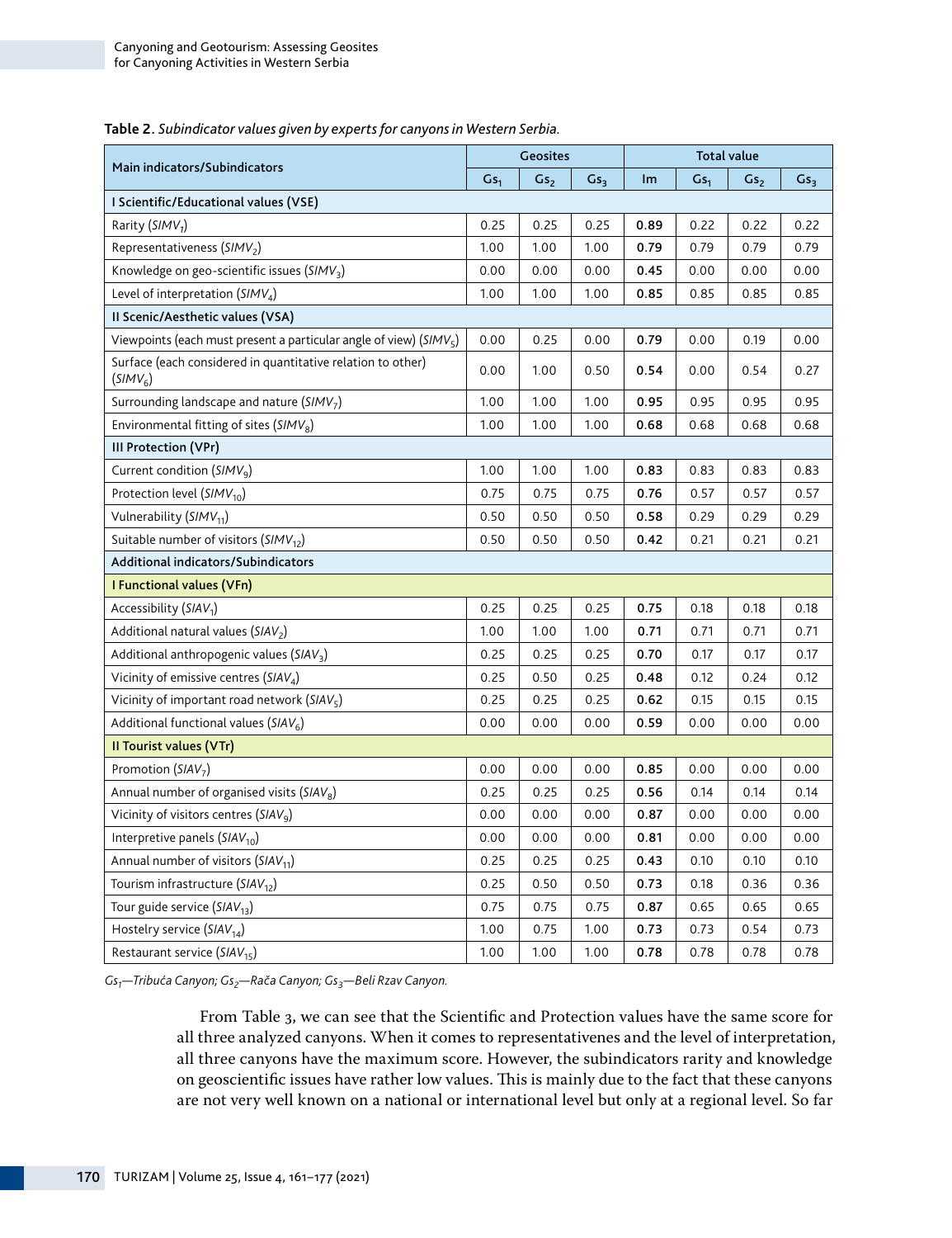there have not been any significant scientific publications related to these geosites. The high values for representativeness and level of interpretation means that these geosites possess great tourism potential that should be fully utilized in the future by appealing to those tourists who value these elements in a tourist destination. Tourists that visit canyons for canyoning activities are more likely to visit a canyon if it has a high level of interpretation and representativeness because it enhances their overall experience of the destination and their activities which is why these canyons are excellent locations for this type of tourist activities. According to Gorman (2007), there is a need for visitors to be involved in the experience. The more knowledge a visitor has aboutthe site, the more involved and interested he will become. Therefore a visitor will engage and show empathy towards the visited site. One of the ways to achieve this is through publications, but a much more efficient way is through good quality interpretation.

| Canyons                         | <b>Main Values</b>   |      | <b>Additional Values</b> |      | Field    |
|---------------------------------|----------------------|------|--------------------------|------|----------|
|                                 | $VSE + VSA + VPr$    |      | $VFn + VTr$              |      |          |
| Gs <sub>1</sub> —Tribuća Canyon | $1.86 + 1.63 + 1.90$ | 5.39 | $1.33 + 2.58$            | 3.91 | $L_{21}$ |
| Gs <sub>2</sub> —Rača Canyon    | $1.86 + 2.36 + 1.90$ | 6.12 | $1.45 + 2.57$            | 4.02 | 421      |
| $Gs_3$ —Beli Rzav Canyon        | $1.86 + 1.90 + 1.90$ | 5.66 | $1.33 + 2.76$            | 4.09 | 421      |

**Table 3.** *Overall ranking of the analyzed canyons by M-GAM*

If we look at the aesthetic values, we can see that they are different for all three canyons, with the Rača Canyon having the highest values and the Tribuća Canyon having the lowest. A more detailed analysis shows that the subindicators related to the surrounding evironment, landscape and nature are rated with maximum score. Aesthetic values such as landcape and the environment are often one of the most important motives for visiting a nature based destination, whether its geotourism or some other nature based form of tourism. Most people visiting canyons are mainly interested in these values (Božić, Tomić, 2015). When it comes to canyoning this is also one of the most important motive for visit along with recreation and physical activity. Therefore it is essential that a canyoning destination posesses these values in order to attract visitors who will almost always chose a destination with higher aesthetical values over the one with lower aesthetical values, even if the destination lacks other values. The importance of aesthetical values for Serbian tourists is also supported by the high value of the importance factor for the subindicator surrounding landscape and nature in the M-GAM model. Given this fact and the maximum score for this subindicator in the case of the three analyzed canyons, we can conclude that these canyons are an excellent place for canyoning activites.

Furthermore, if we analyze the protection values we can see that all three canyons are protected on a national level and have the maximum value for the subindicator related to the current condition of a geosite. This subindicators is once again of great importance for Serbian tourists, meaning that they prefer visiting pristine environments. People who visit geosites for recreational purposes generally look for pristine destinations for their activities. High values of current condition make the three analyzed canyons perfect contenders for canyoning activities.

If we take a look at the Additional Values we can see that all of the sites have very similar results with the Beli Rzav Canyon having a slightly higher overall score than the other two canyons. In the case of Functional values, the only difference is the subindicator related to the vicinity of emissive centers. The Rača Canyon is a bit closer to an emissive center than the two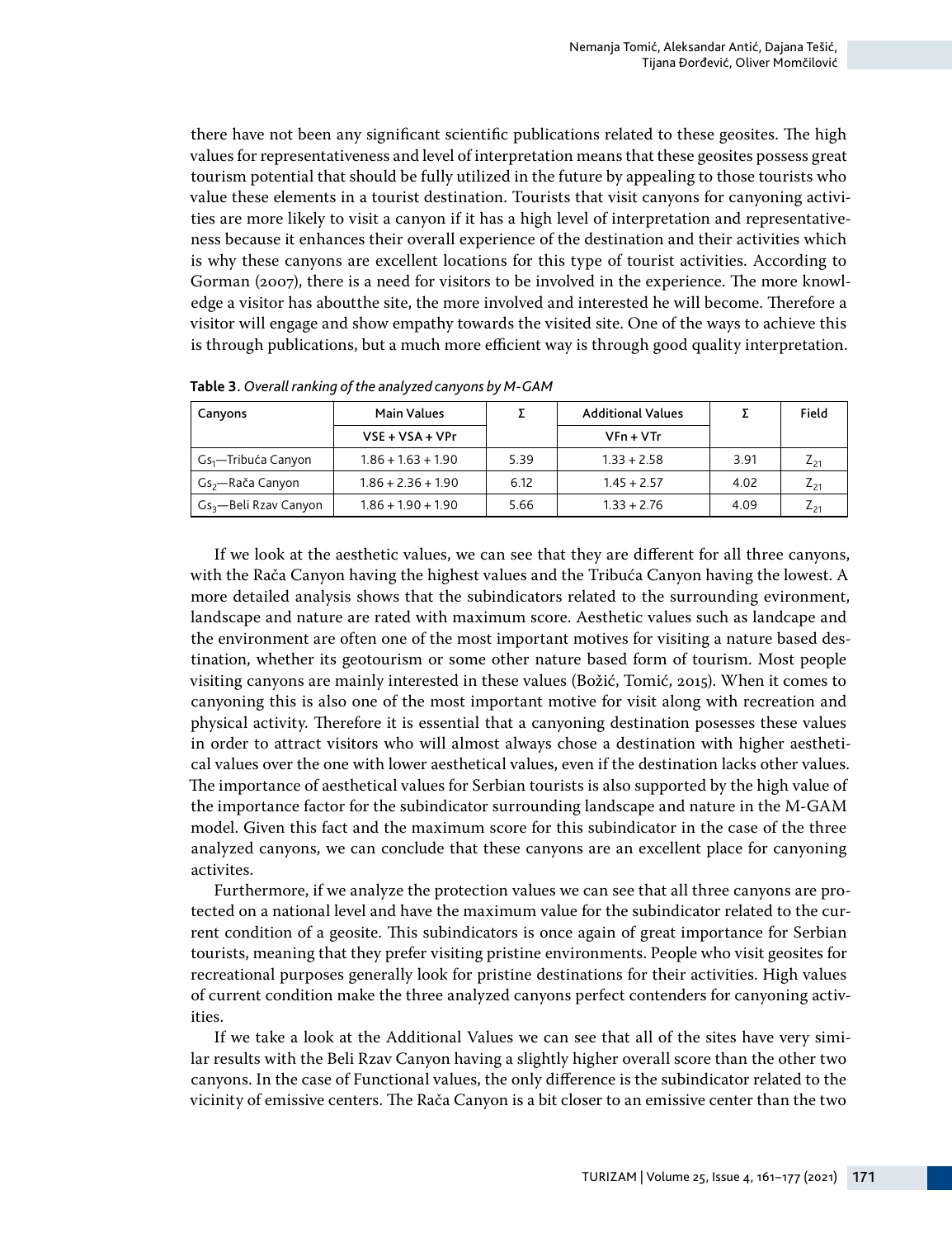other canyons. One of the main issues for all three canyons is their accessibility and closeness to important road networks which can impact visitor choice when choosing their destination for canyoning activities.

Looking at Tourist Values we can once again see that the results for all three canyons are very similar. All three sites face the same problem related to promotional activites. The only promotional tool at the moment is a website [\(www.explore-serbia.rs\)](http://www.explore-serbia.rs) that offers canyoning at these three sites. However, the website offers many tourist activities in the entire country so there is little attention focused towards canyoning activities. Other problems include the lack of interpretation tools. As it was mentioned before, knowledge about geosites enhances the visitor experience and sparks interest among tourists leading to a development of empathy towards the visited site. Since all three canyons have great interpretive possibilities it is a shame that there are no visitor centers nearby or at least iterpretive panels which often have an important role in good quality interpretation. The subindicators with the highest score for Tourist values are related to hostelry, restaurant and tour guide service. Good quality tour guides are an essential element for canyoning and therefore these activities could not be done without proper tour guide service. Luckily, the Explore Serbia agency that organizes canyoning tours provides a good quality tour guide service. Additionally, one of the more important elements for Serbian tourists are also good quality and nearby hostelry and restaurant services which are necessarry for relaxing after finishing canyoning tours. As we can see from the results, all of these elements have been highly valued.

By looking at the final results forall three canyons, we can determine their position in the M-GAM matrix (Figure 5). From the displayed matrix we can see that the analyzed canyons fall within the Z<sub>2</sub>, field with the Rača Canyon having the highest Main Values while the Beli



**Figure 5.** The position of the analyzed canyons in the M-GAM matrix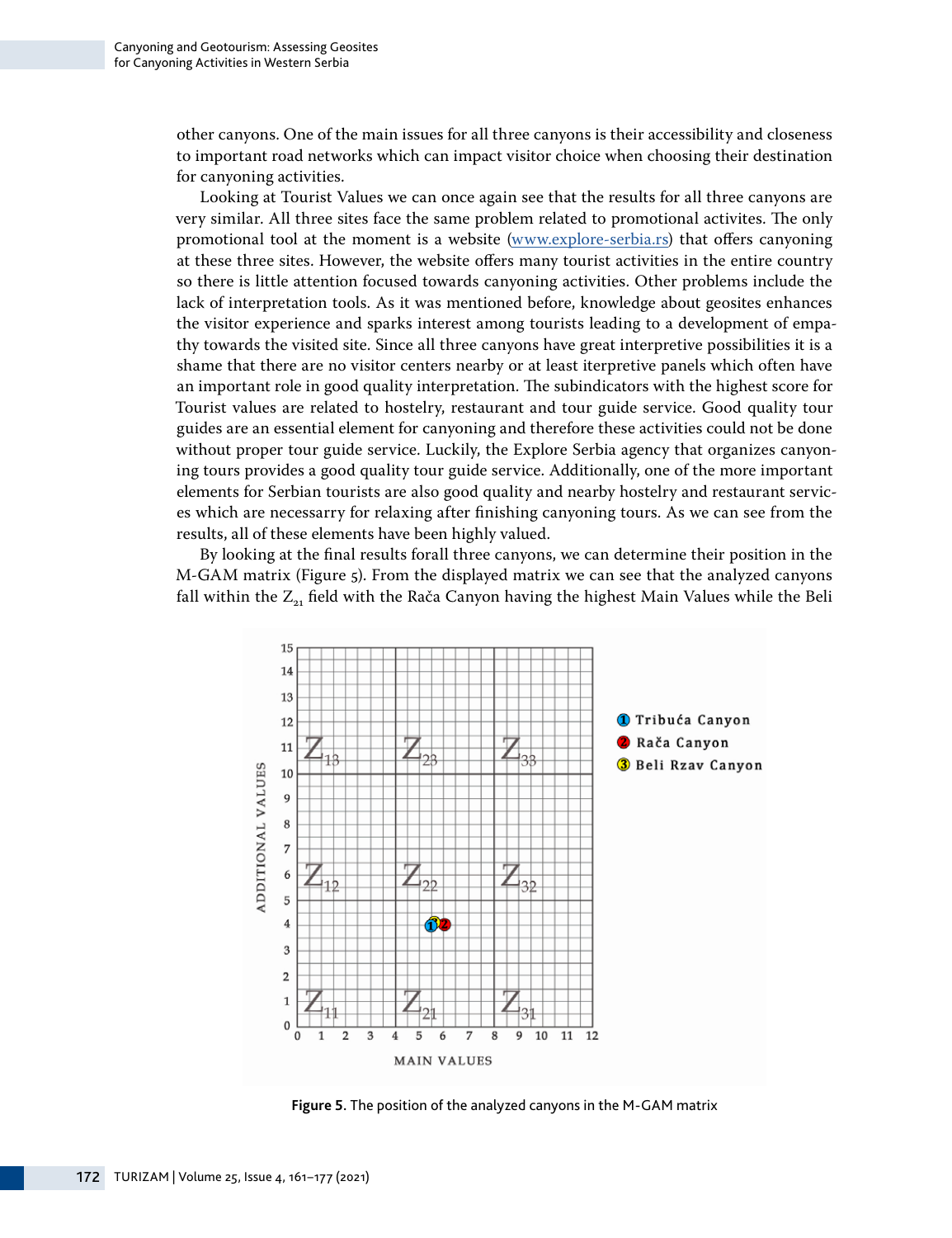Rzav Canyon has the highest Additional Values. However, it is important to emphasize that the differences between Main and Additional Values among all three canyons are minimal meaning that all of them have similar advantages and problems when it comes to canyoning activities.

From the findings we can see that the success of a tourist service linking nature with physical activity largely depends on the quality and skill of tour guide service. Their task is to mediate and help tourists navigate at nature destinations such as canyons and therefore it is essential to improve the expertise and skills of such guides in the future. Considering that one of the most highly valued elements by tourists is related to tour guide service, this should be the primary focus for the future. Only expert guides with an appropriate set of skills can provide visitors with memorable experience while engaging in canyoning activities.

Furthermore, one of the most important elements is related to aesthetic values of the landscape and surrounding nature where canyoning activities take place. Therefore, it is essential to keep these natural spots as pristine as possible and limit the number of participants to a suitable number by determining the carrying capacity at these destinations. Regular observation and monitoring measures for visitors should be implemented in future. This is especially important during the present Covid-19 pandemic when foreign travel is very limited which has in turn led to a significant increase of domestic visitors at nature destinations throughout Serbia.

### **Conclusion**

The primary goal of this paper was to explore the current state and potential of the three analyzed canyons for their further development as canyoning geotourism destinations in Serbia. According to our results we can conclude that all three analyzed canyons possess most of the main elements required for the development of these sites as canyoning tourism destinations. When it comes to natural values and nature protection, each site possesses high scores for the subindcators that fall within this group (possibility for interpretation, representativeness, surrounding landscape and nature, protection level and current condition). This is especially important in the case of aesthetic values which are often among the most important motives when visiting such canyoning tourism destinations. Other elements, such as tour guide service, hostelry and restaurant service are also at a satisfying level at the moment. On the other hand, some subindicators related to human activities are a much bigger issue. Promotional activities are almost non existent as well as interpretive tools and visitors centers. Given their importance for further tourism development, these activities should have priority in the future in order to attract a larger number of canyoning tourists to these geosites. Interpretive panels do not require much money and effort to make while visitor centers are a bigger investment. A possible solution for the visitor center could be the use of the current visitor center of the Tara National Park (located in Bajina Bašta) in the initial stages of canyoning tourism development in this area. Succesful tourism development could lead to a construction of a smaller nearby visitor center in the future, focusing mainly on this area and the three canyons. Significant improvement of these elements together with better promotional activities would bring more domestic as well as foreign tourists to these geosites thus benefitting the local population and economy by opening new job opportunities and eventually higher income for the local community.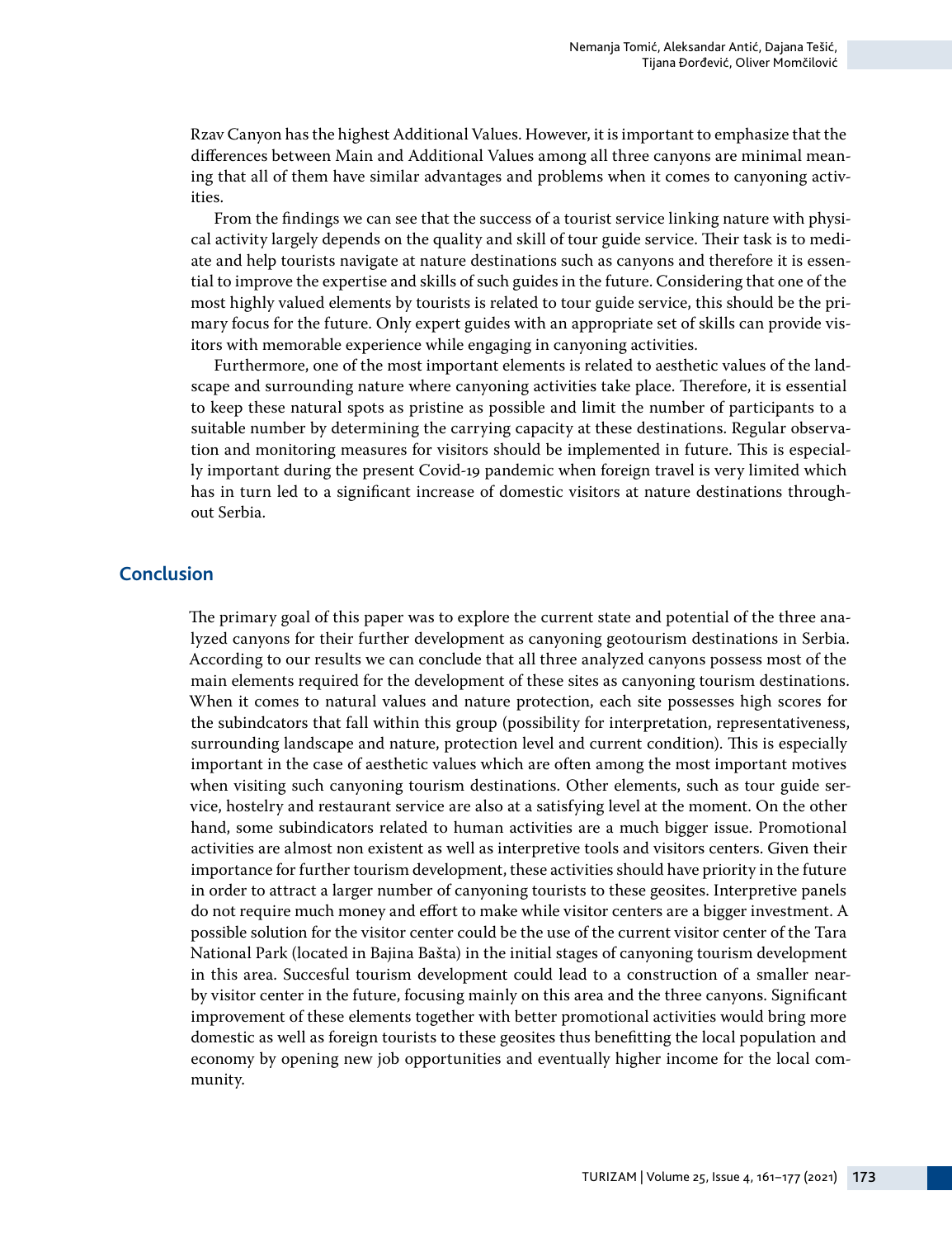## **References**

- Antić, A., Tomić, N. 2017. Geoheritage and geotourism potential of the Homolje area (eastern Serbia). Acta Geoturistica *8(2), 67-78.*
- Antić, A., Tomić, N*. 2*019. Assessing the speleotourism potential together with archaeological and palaeontological heritage in Risovača Cave (Central Serbia). *Acta Geoturistica* 10(1), 1-11.
- Antić, A., Tomić, N., Marković, S.B. 2019. Karst geoheritage and geotourism potential in the Pek River lower basin (eastern Serbia). *Geographica Pannonica* 23(1), 32-46.
- Antić, A., Tomić, N., Marković, S.B. 2020a. Karst-based geotourism in eastern Carpathian Serbia: exploration and evaluation of natural stone bridges. *Geoconservation Research* 3(2), 62-80.
- Antić, A., Tomić, N., Đorđević, T., Radulović, M., Đević, I. 2020b. Speleological objects becoming show caves: evidence from the Valjevo karst area in Western Serbia. *Geoheritage* 12(4), 1-12.
- Antić, A., Tomić N., Đorđević, T., Marković S.B. 2021. Promoting Palaeontological Heritage of Mammoths in Serbia Through a Cross-Country Thematic Route. *Geoheritage* 13(1), 1-16.
- Boškov, J., Kotrla, S., Jovanović, M., Tomić, N., Lukić, T., Rvović, I. 2015. Application of the preliminary geosite assessment model (GAM): the case of the Bela Crkva municipality (Vojvodina, North Serbia). *Geographica Pannonica* 19(3), 146-152.
- Began, M., Višnić, T., Djokić, M., Vasiljević, D.A. 2017. Interpretation possibilites of geoheritage in Southeastern Serbia—Gorge and canyon study. *Geoheritage* 9(2), 237-249.
- Bentley, T.A., Page, S.J. 2001. Scoping the extent of adventure tourism accidents. *Annals of Tourism Research* 28(3), 705–726.
- Božić, S., Tomić, N. 2015. Canyons and gorges as potential geotourism destinations in Serbia: Comparative analysis from two perspectives - General geotourists' and pure geotourists'. *Open Geosciences* 7, 531-546.
- Božić, S., Tomić, N. 2016. Developing the Cultural Route Evaluation Model (CREM) and its application on the Trail of Roman Emperors, Serbia. *Tourism Management Perspectives* 17, 26-35.
- Božić, S., Tomić, N., Pavić, D. 2014. Canyons as potential geotourism attractions of Serbia comparative analysis of Lazar and Uvac canyons by using M-GAM model. *Acta Geoturistica*  $5(2)$ , 18-30.
- Bratić, M., Marjanović, M., Radivojević, A.R., Pavlović, M. 2020. M-GAM method in function of tourism potential assessment: Case study of the Sokobanja basin in eastern Serbia. *Open Geosciences* 12, 1468–1485.
- Bruschi, V.M., Cendrero, A. 2005. Geosite evaluation. Can we measure intangible values? *Il Quaternario* 18, 293-306.
- Buckley, R. 2007. Adventure tourism products: Price, duration, size, skill, remoteness. *Tourism Management* 28(6), 1428-1433.
- Buckley, R.C. 2000. NEAT trends: Current issues in nature, eco and adventure tourism. *International Journal of Tourism Research* 2(6), 437–444.
- Coratza, P., Giusti, C. 2005. Methodological proposal for the assessment of the scientific quality of geomorphosites. *Il Quaternario* 18, 307-313.
- Dowling, R.K., Newsome, D. 2010. *Geotourism as a global activity*. Goodfellow Publishers Limited, London.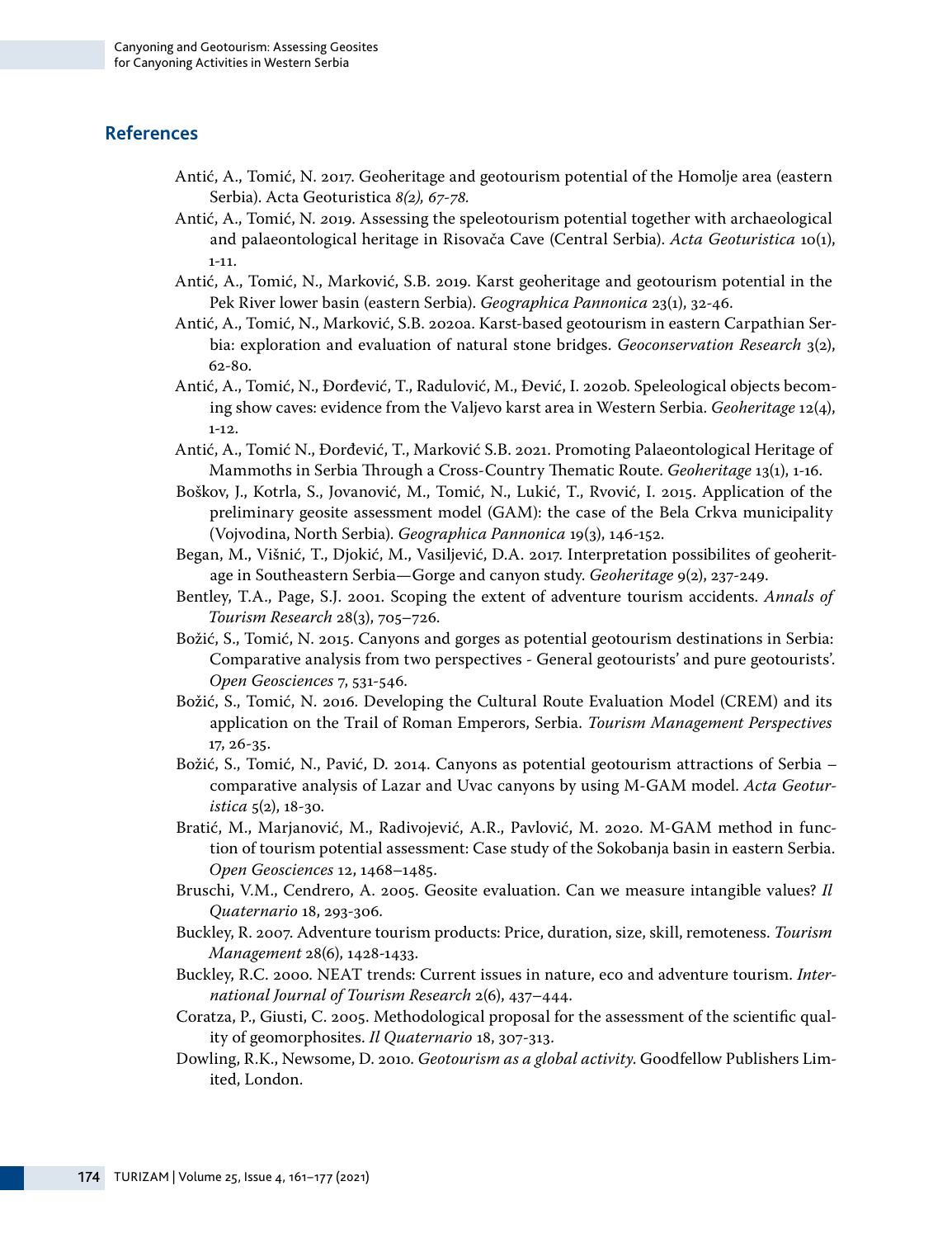Dowling, R.K., Newsome, D. 2018. *Geotourism: Definition, characteristics and international perspectives. Handbook of geotourism*. Edward Elgar Publishers, Cheltenham.

- Erhartič, B. 2010. Geomorphosite assessment. *Acta Geographica Slovenica* 50(2), 295-319.
- Ernstbrunner, L., Schulz, E., Ernstbrunner, M., Hoffelner, T., Freude, T., Resch, H., Haas, M. 2018. A prospective injury surveillance study in canyoning. *Injury* 49(4), 792-797.
- Escorihuela, J., Dowling, R.K. 2015. Analysis of the geotouristic activity in the geologic park of Aliaga, Spain: Progress, threats and challenges for the future. *Geoheritage* 7(3), 299-306.
- Farsani, N.T., Coelho, C., Costa, C. 2011. Geotourism and geoparks as novel strategies for socio-economic development in rural areas. *International Journal of Tourism Research* 13(1), 68-81.
- Gordon, J.E. 2018. Geoheritage, geotourism and the cultural landscape: Enhancing the visitor experience and promoting geoconservation. *Geosciences* 8(4), 136.
- Gorman, C.E.(2007). Landscape and Geotourism: market typologiesand visitor needs. *Conference: Promotion and Protection,Achieving the Balance*. School of Hospitality Management andTourism, Dublin Institute of Technology, Dublin, 2007, 1–12.
- Hose, T.A. 1997. Geotourism—selling the Earth to Europe. In: Marinos, P.G., Koukis, G.C., Tsiambaos, G.C., Stournaras, G.C. (eds.) *Engineering geology and the environment*. AA Balkema, Rotterdam, 2955–2960.
- Hose, T.A. 2000. European geotourism–geological interpretation and geoconservation promotion for tourists. In: Barretino, D., Wimbledon, W.P., Gallego, E. (eds.) *Geological heritage: its conservation and management*. Instituto Tecnologico Geominero de Espana, Madrid, 127–146.
- Hardiman, N., Burgin, S. 2010. Canyoners' perceptions, their evaluation of visit impact and acceptable policies for canyon management in the Bule Mointains (Australia). *Managing Leisure* 15, 264-278.
- Hardiman, N., Burgin, S. 2011. Canyoning adventure recreation in the Blue Mountains World Heritage Area (Australia): The canyoners and canyoning trends over the last decade. *Tourism Management* 32(6), 1324-1331.
- Hudson, S. (Ed.) 2002. *Sport and adventure tourism*. USA: Haworth Hospitality Press.
- Jonić, V. 2018. Comparative analysis of Devil's town and Bryce canyon geosites by applying the modified geosite assessment model (M-GAM). *Researches Review of the Department of Geography, Tourism and Hotel Management* 47(2), 113-125.
- Massiera, B., Morales, V., Ben Mahmoud, I., Gray, L. 2019. Controversy over the development of canyoning in the Mercantour National Park. *Journal of Adventure Education and Outdoor Learning*, 1-18.
- Milanović, A. 2006. Hydrological objects of Tara Mountain perspectives for tourism development. In: Jović, V., Isailović, I. (eds.) *Tourist valorization of Tara Mountain*.Geographical Institute Jovan Cvijić SANU, Belgrade, 111-120. (in Serbian with English summary).
- Newsome, D., Dowling, R.K. (Eds.) 2010. *Geotourism: The tourism of geology and landscape*. Oxford, UK: Goodfellow Publishers.
- Newsome, D., Dowling, R., Leung, Y. F. 2012. The nature and management of geotourism: A case study of two established iconic geotourism destinations. *Tourism Management Perspectives* 2, 19-27.
- Pál, M., Albert, G. 2018. Comparison of geotourism assessment models: and experiment in Bakony–Balaton UNSECO Global Geopark, Hungary. *Acta Geoturistica* 9(2), 1-13.
- Pereira, P., Pereira, D., Caetano Alves, M.I. 2007. Geomorphosite assessment in Montesinho Natural Park (Portugal). *Geographica Helvetica* 62, 159-168.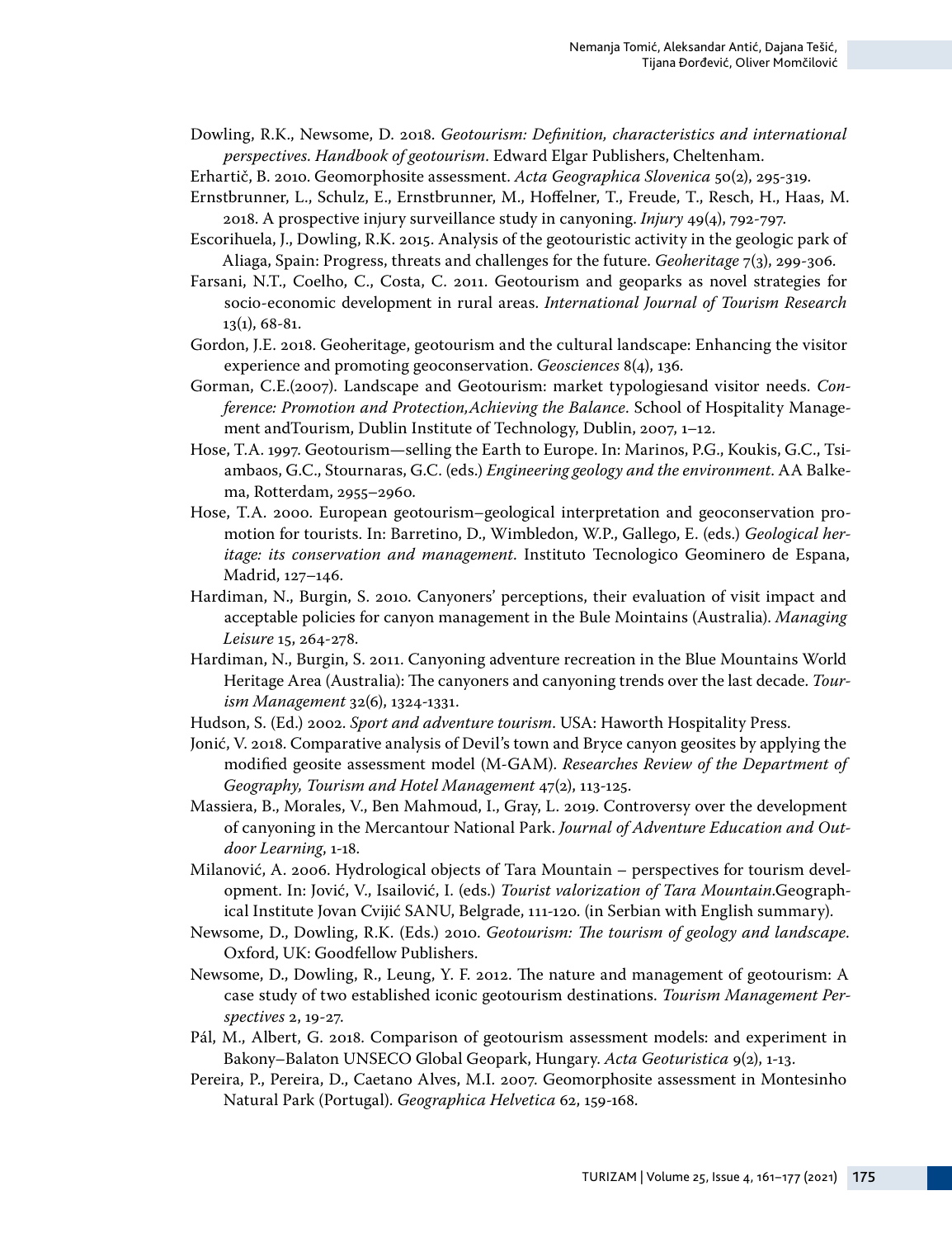- Pralong, J.P. 2005. A method for assessing the tourist potential and use of geomorphological sites. *Géomorphologie. Relief, processus, environnement* 3, 189-196.
- Page, S.J., Bentley, T., Walker, L. 2005. Scoping the nature and extent of adventure tourism operations in Scotland: How safe are they? *Tourism Management* 26(3), 381–397.
- Reynard, E., Fontana, G., Kozlik, L., Scapozza, C.2007. A method for assessing "scientific" and "additional values"of geomorphosites. *Geographica Helvetica* 62(3), 148-158.
- Reynard, E. 2008. Scientific Research and Tourist Promotion of Geomorphological Heritage. *Geografia Fisica E Dinamica Quaternaria* 31(2), 225-230.
- Rivero, M.S., Rangel, M.C.R., Martín, J.M.S. 2019. Geotourist Profile Identification Using Binary Logit Modeling: Application to the Villuercas-Ibores-Jara Geopark (Spain). *Geoheritage* 11(4), 1399-1412.
- Ruban, D.A., Ermolaev V.A. 2020. Unique geology and climbing: a literature review. *Geosciences* 10, 259.
- Serrano, E., González-Trueba, J.J. 2005. Assessment of geomorphosites in natural protected areas: the Picos de Europa National Park (Spain). *Géomorphologie. Formes, processus, environnement* 3, 197-208.
- Stojadinović, D. 2013. *Waterfalls of Serbia*. Kragujevac: National Library Vuk Karadžić. (in Serbian).
- Swarbrooke, J., Beard, C., Leckie, S., Pomfret, G. 2003. *Adventure tourism: the new frontier*. Butterworth-Heinemann, London.
- Tičar, J., Tomić, N., Breg Valjavec, M., Zorn, M., Marković, S.B., Gavrilov, M.B. 2018. Speleotourism in Slovenia: balancing between mass tourism and geoheritage protection.*Open Geosciences* 10(1), 344-357.
- Tomić, N. 2011. The potential of Lazar Canyon (Serbia) as a geotourism destination: inventory and evaluation. *Geographica Pannonica* 15, 103-112.
- Tomić, N., Božić, S. 2014. A modified geosite assessment model (M-GAM) and its application on the Lazar Canyon area (Serbia). *International Journal of Environmental Research* 8(4), 1041-1052.
- Tomić, N., Marković, S.B., Korać, M., Mrđić, N., Hose, T.A., Vasiljević, Dj.A., Jovičić, M., Gavrilov, M.B. 2015. Exposing mammoths: from loess research discovery to public palaeontological park. *Quaternary International* 372, 142-150.
- Tomić, N., Antić, A., Marković, S.B., Đorđević, T., Zorn, M., Breg Valjavec, M.2019. Exploring the potential for speleotourism development in eastern Serbia. *Geoheritage* 11(2), 359-369.
- Tomić, N., Košić, K. 2020. Developing the Spa Assessment Model (SAM) and its application on the Kopaonik-Jastrebac spa zone (Serbia). *Tourism Management Perspectives* 36, 100753. <https://doi.org/10.1016/j.tmp.2020.100753>
- Tomić, N., Marković, S.B., Antić, A., Tešić, D. 2020. Exploring the potential for geotourism development in the Danube Region of Serbia. *International Journal of Geoheritage and Parks* 8(2), 123-139.
- Tomić, N., Sepehriannasab, B., Marković, S.B., Hao, Q., Lobo, H.A.S. 2021. Exploring the preferences of Iranian geotourists: case study of Shadows Canyon and Canyon of Jinns. *Sustainability* 13(2), 798.
- Vukoičić, D., Milosavljević, S., Valjarević, A., Nikolić, M., Srećković-Batoćanin, D. 2018. The evaluation of geosites in the territory of National park 'Kopaonik' (Serbia). *Open Geosciences* 10(1), 618-633.
- Vuković, S., Antić, A.2019. Speleological approach for geotourism development in Zlatibor county (west Serbia). *Turizam* 23(1), 53-68.